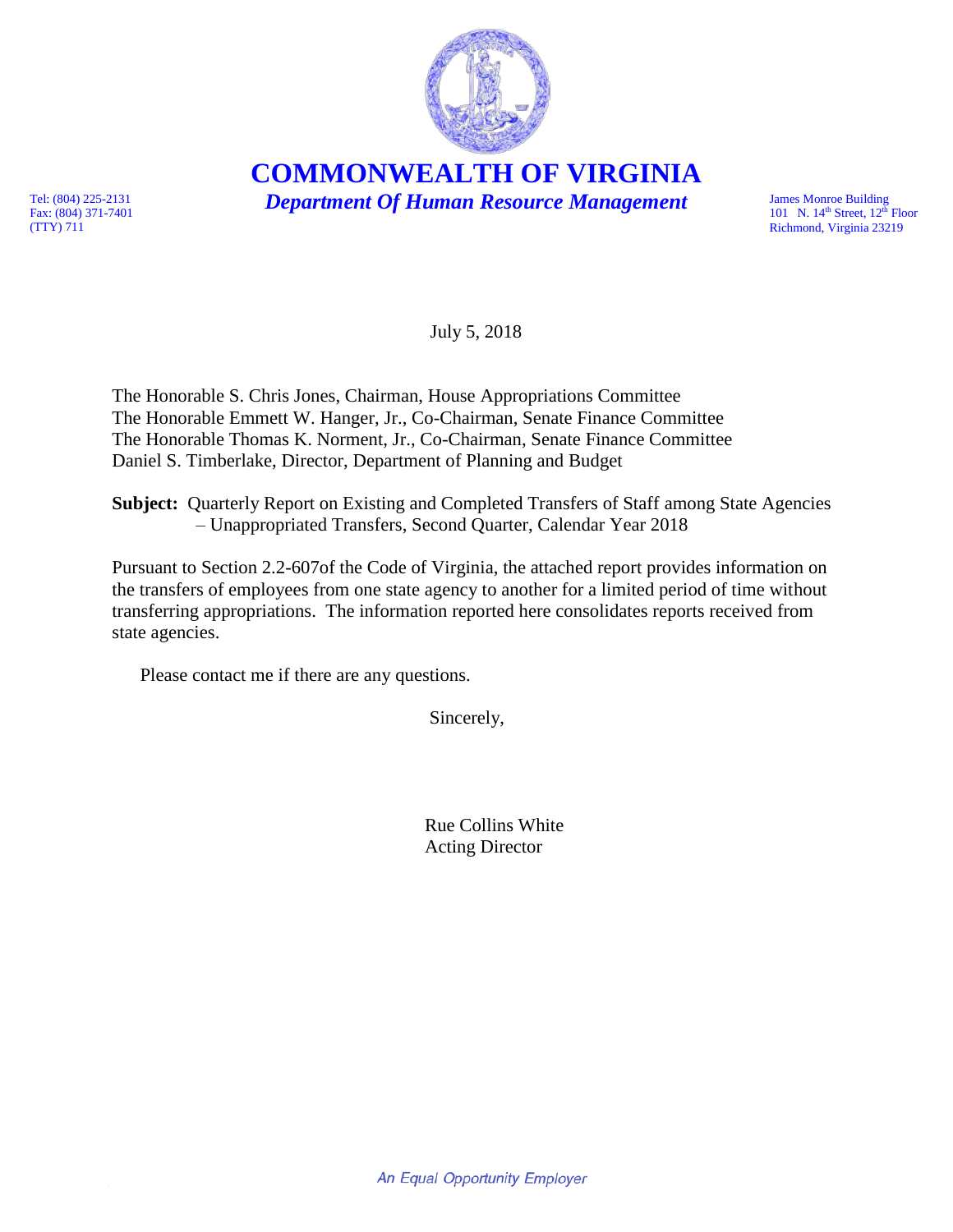## **Commonwealth of Virginia Department of Human Resource Management Report of Unappropriated Transfers June 30, 2018**

**Reporting Period: April 1, 2018 through June 30, 2018**

|                   |                          | <b>Employee's Classification</b> |                                              |        | <b>Agency Movement</b> |                                   |                      | <b>Period of Transfer</b> |                  |  |
|-------------------|--------------------------|----------------------------------|----------------------------------------------|--------|------------------------|-----------------------------------|----------------------|---------------------------|------------------|--|
| <b>Entry</b><br># | <b>Employee's Name</b>   | Role<br>Code                     | <b>Role Title</b>                            | Change | Agency<br>Code         | <b>Agency Name</b>                | <b>Begin</b><br>Date | End<br>Date               | Length<br>(Days) |  |
|                   |                          |                                  |                                              |        |                        |                                   |                      |                           |                  |  |
| $\mathbf{1}$      | Conway, Jenna (Jennifer) | 92088                            | Chief Deputy                                 | From:  | 201                    | <b>DOE</b>                        | 6/18/18              | 6/30/18                   | 12               |  |
|                   |                          |                                  |                                              | To:    | 185                    | SOE                               |                      |                           |                  |  |
|                   |                          |                                  |                                              |        |                        |                                   |                      |                           |                  |  |
| $\overline{2}$    | Janak, Isaac             | 19132                            | Policy and Planning Specialist II            | From:  | 127                    | VDEM                              | 10/25/15             | 6/30/18                   | 965              |  |
|                   |                          |                                  |                                              | To:    | 187                    | Secretary of Public Safety and HS |                      |                           |                  |  |
|                   |                          |                                  |                                              |        |                        |                                   |                      |                           |                  |  |
| 3                 | Knowles, Bolling         | 39114                            | Information Technology Specialist IV         | From:  | 136                    | <b>VITA</b>                       | 5/10/17              | 6/30/18                   | 410              |  |
|                   |                          |                                  |                                              | To:    | 121                    | Governor's Office                 |                      |                           |                  |  |
|                   |                          |                                  |                                              |        |                        |                                   |                      |                           |                  |  |
| 4                 | Mayer, John              | 91222                            | Confidential Assistant Policy/Administration | From:  | 194                    | <b>DGS</b>                        | 1/29/18              | 6/30/18                   | 151              |  |
|                   |                          |                                  |                                              | To:    | 121                    | Governor's Office                 |                      |                           |                  |  |
|                   |                          |                                  |                                              |        |                        |                                   |                      |                           |                  |  |